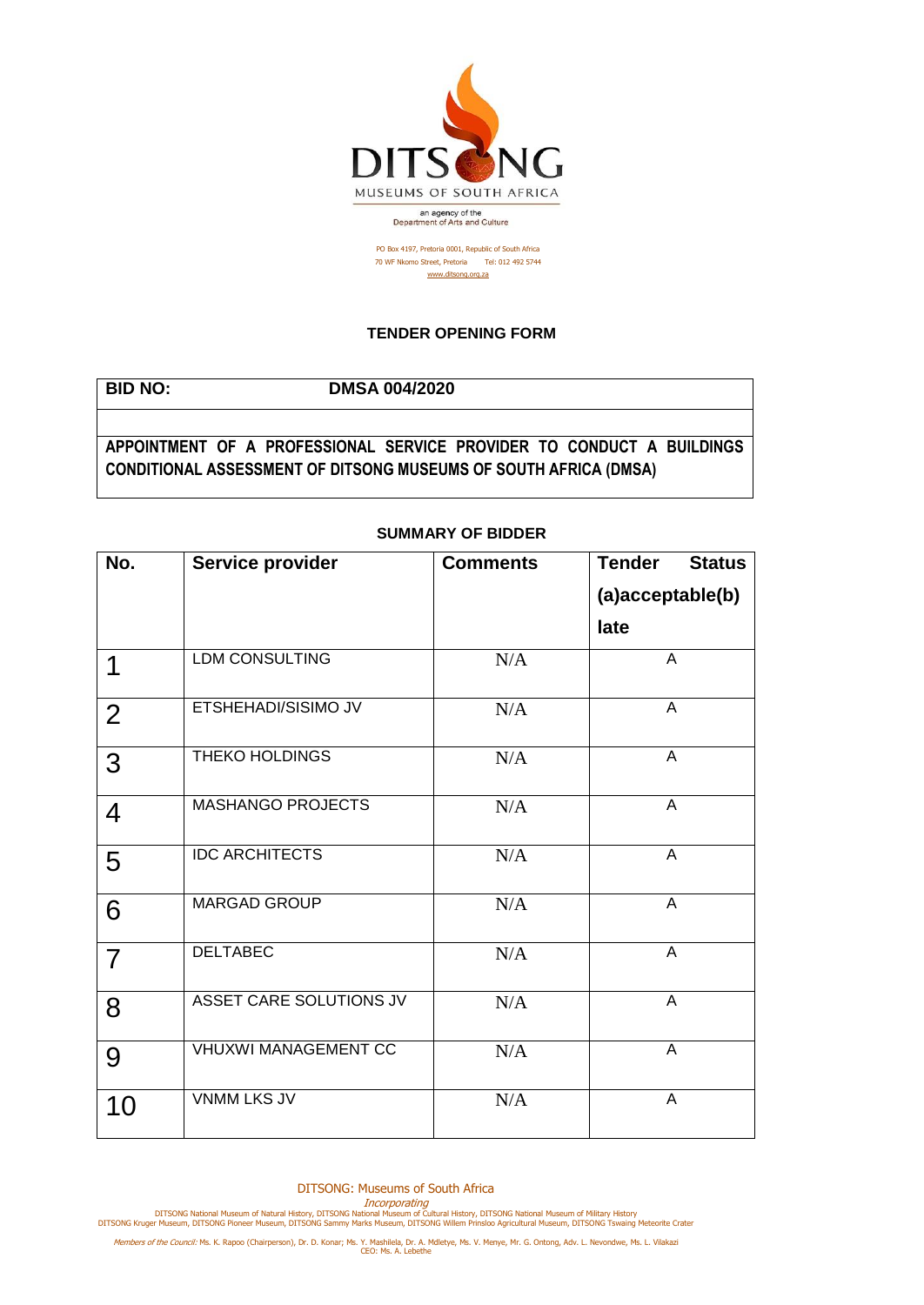| 11 | MODITI CONSULTING (PTY)                                 | N/A | A              |
|----|---------------------------------------------------------|-----|----------------|
|    | <b>LTD</b>                                              |     |                |
| 12 | <b>BULELANI CONSULTING</b>                              | N/A | A              |
| 13 | <b>BABEREKI CONSULTING</b><br><b>ENGINEERS</b>          | N/A | A              |
| 14 | PE MAHAPA & ASSSOCIATES                                 | N/A | A              |
| 15 | <b>DUVHA QUANTITY</b><br><b>SURVEYORS</b>               | N/A | $\overline{A}$ |
| 16 | <b>GPS ARCHITECTS</b>                                   | N/A | $\overline{A}$ |
| 17 | <b>KIPP CONSULTING</b>                                  | N/A | A              |
| 18 | <b>MAP AFRICA CONSULTING</b>                            | N/A | A              |
| 19 | PROSERVE CONSULTING                                     | N/A | A              |
| 20 | <b>BOTSANG &amp; ASSOCIATES</b><br>CONSULTING (PTY) LTD | N/A | A              |
| 21 | <b>BVI CONSULTING ENGINEERS</b>                         | N/A | A              |
| 22 | THEMBA CONSULTANTS                                      | N/A | $\overline{A}$ |
| 23 | <b>CIVPRO ENGINEERING</b><br><b>SOLUTIONS</b>           | N/A | A              |
| 24 | <b>CSM CONSULTING SERVISES</b>                          | N/A | A              |
| 25 | <b>IQHAYIYA DESIGN</b><br><b>WORKSHOP</b>               | N/A | A              |
| 26 | <b>ZEAL ENGINEERING</b><br><b>CONSULTANTS</b>           | N/A | A              |
| 27 | RAMGOOLAM PTY LTD                                       | N/A | A              |
| 28 | <b>CORRIDOR INFRABUILDING</b>                           | N/A | A              |
| 29 | <b>SRSQS QUALITY SURVEYORS</b><br>(PTY) LTD             | N/A | A              |
| 30 | <b>ENVIROFIX (PTY) LTD</b>                              | N/A | A              |
| 31 | SJ KHOSANA CONSULTING                                   | N/A | A              |

DITSONG: Museums of South Africa

Incorporating<br>DITSONG National Museum of Natural History, DITSONG National Museum of Military History<br>DITSONG Kruger Museum, DITSONG Pioneer Museum, DITSONG Sammy Marks Museum, DITSONG Willem Prinsloo Agricultural Museum,